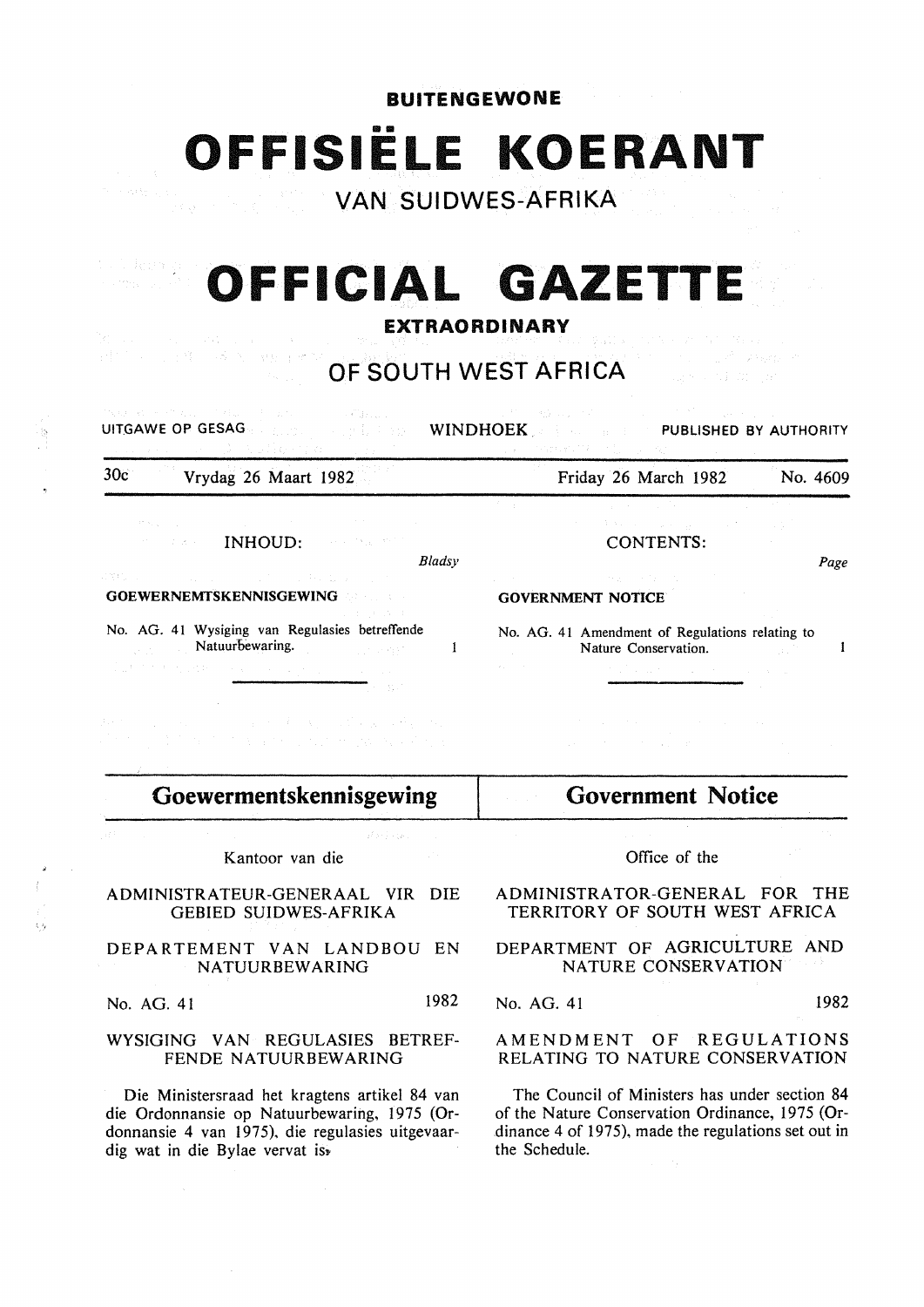## BYLAE

*Wysiging van Woordbepaling van regulasies afgekondig by Goewermentskennisgewing 240 van 1976, soos gewysig by Goewermentskennisgewing 247 van 1978* 

I. Die Woordbepaling van die regulasies afgekondig by Goewermentskennisgewing 240 van 1976 word hierby gewysig -

(a) deur voor die woordbepaling van "Bergsebrapark Naukluft" die volgende woordbepaling in te voeg:

"'beheerde wildproduk' 'n beheerde wildproduk soos omskryf in artikel I van die Proklamasie op Beheerde Wildprodukte, I9SO (Proklamasie AG. 42 van 19SO);"; en

(b) deur na die woordbepaling van "trofeejagter" die volgende woordbepalings in te voeg:

"'trofeehandelaarslisensie' die lisensie beoog in artikel  $36(2A)(b)$  van die Ordonnansie:

'trofeevervaardigerslisensie' die lisensie beoog in artikel 36(2A)(a) van die Ordon**nansie;".** 

*Invoeging van Hoofstukke X/A en XIB in regulasies afgekondig by Goewermentskennisgewing 240 van /976* 

2. Die regulasies afgekondig by Goewermentskennisgewing 240 van 1976 word hierby gewysig deur na Hoofstuk XI die volgende Hoofstukke in te voeg:

#### "HOOFSTUK XJA

## TROFEEVERV AARDIGERS- EN TROFEE-HANDELAARSLISENSIES

118A. (1) Aansoek om 'n trofeevervaardigerslisensie word gedoen in die vorm uiteengesit in Bylae A.

(2) 'n Trofeevervaardigerslisensie word uitgereik slegs aan iemand  $-$ 

(a) wat na die mening van die Ministersraad oor die vermoe beskik om artikels van hoe gehalte uit trofeë te vervaardig; en

#### **SCHEDULE**

*Amendment of Definitions of regulations published under Government Notice 240 of 1976, as amended by Government Notice 247 of 1978* 

I. The Definitions of the regulations published . under Government Notice 240 of 1976 is hereby amended

(a) by the insertion before the definition of "Naukluft Mountain Zebra Park" of the following definition:

" 'controlled game product' means a controlled game product as defined in section I of the Controlled Game Products Proclamation, 19SO (Proclamation AG. 42 of 19SO):": and

(b) by the insertion after the definition of "trophy hunter" of the following definitions:

"'trophy dealer's licence' means the licence contemplated in section  $36(2A)(b)$  of the Ordinance:

'trophy manufacturer's licence' means the licence contemplated in section  $36(2A)(a)$  of the Ordinance;".

*Insertion of Chapters X/A and XIB in regulations published under Government Notice 240 of 1976* 

2. The regulations published under Government Notice 240 of 1976 is hereby amended by the insertion after Chapter XI of the following Chapters:

#### "CHAPTER XIA

#### TROPHY MANUFACTURER'S AND TROPHY DEALER'S LICENCES

118A. (1) Application for a trophy manufacturer's licence shall be made in the form set out in Schedule A.

(2) A trophy manufacturer's licence shall be issued only to a person  $-$ 

(a) who, in the opinion of the Council of Ministers. is capable of manufacturing articles of high quality from trophies; and

**I** 

i<br>India<br>India

I~

li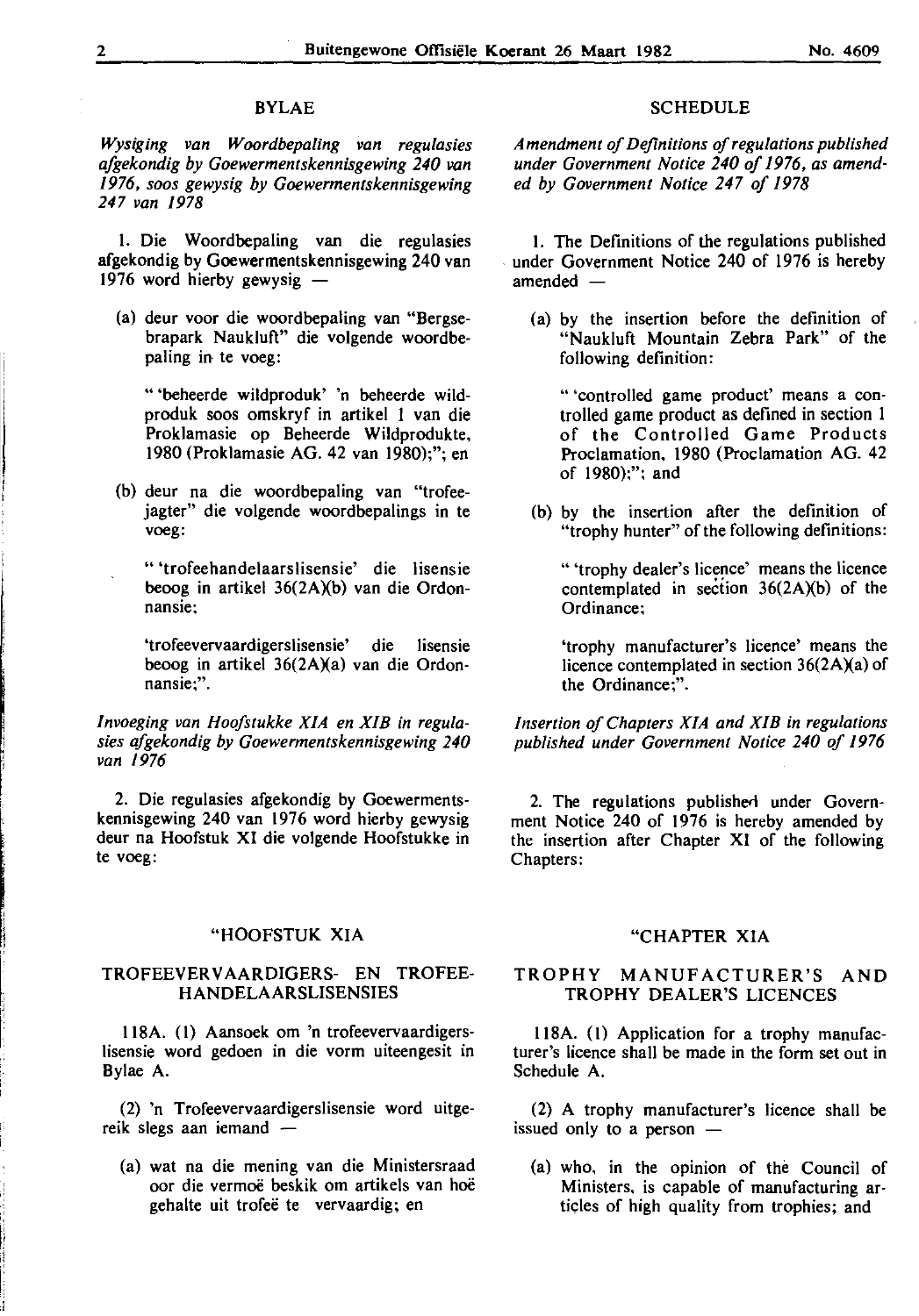raad doen.

(b) wat die houer is van 'n Algemene Hande· laarslisensie bedoel in Item 9 van Deel I van die Eerste Bylae by die Konsolidasie-Ordonnansie betreffende Lisensies 1935

(3) Die Direkteur kan enigiemand wat om 'n trofeevervaardigerslisensie · aansoek doen, op die wyse wat hy goedvind toets of laat toets ten einde te bepaal of hy oor die vermoë beskik om artikels van hoë gehalte uit trofeë te vervaardig en kan aanbevelings in daardie verband aan die Ministers-

(4) 'n Trofeevervaardigerslisensie

(Ordonnansie 13 van 1935).

- (a) word uitgereik teen betaling van 'n bedrag van vyfiig rand;
- (b) word aldus uitgereik in die vorm uiteengesit in Bylae B;
- (c) is nie oordraagbaar nie;
- (d) is geldig vir die tydperk van die eerste dag van April in enige jaar tot die een-en-dertigste dag van Maart in die daaropvolgende jaar of indien dit uitgereik word na die eerste dag van April in enige jaar, maar voor die een-en-dertigste dag van Maart in die daaropvolgende jaar, vanaf die dag van uitreiking tot bedoelde een-en-dertigste dag van Maart;
- (e) kan jaarliks hernieu word teen betaling van 'n bedrag van vyftig rand;
- (I) magtig die houer van sodanige lisensie om die besigheid deur sodanige lisensie gemagtig te bedryf slegs op die perseel in die lisensie vermeld.

1188. (I) Die houer van 'n trofeevervaardigerslisensie moet 'n register byhou waarin daagliks nadat opgehou is om sake te doen, aangeteken moet word  $-$ 

- (a) ten opsigte van elke onverwerkte trofee deur hom verkry wat 'n beheerde wildproduk is
	- (i) die soort trofee aldus verkry;
	- (ii) die aantal van elke sodanige soort trofee aldus verkry;
	- (iii) elke syfer en elke letter wat op elke sodanige trofee voorkom;

(b) who is the holder of a General Dealer's Licence referred to in Item 9 of Part I of the First Schedule to the Licences Consolidation Ordinance, 1935 (Ordinance 13 of 1935).

(3) The Director may test any person who applies for a trophy manufacturer's licence in such manner as he may deem fit, or cause such person to be so tested in order to determine whether he is capable of manufacturing articles of high quality from trophies and may make recommendations to the Council of Ministers in that regard.

- (4) A trophy manufacturer's licence  $-$
- (a) shall be issued against payment of an amount of fifty rand;
- (b) shall be so issued in the form set out in Schedule B;
- (c) shall not be transferable;
- (d) shall be valid for the period from the first day of April in any year until the thirty-frrst day of March in the succeeding year or, if issued after the first day of April in any year but before the thirty-first day of March in the succeeding year, from the day of issue until ihe said thirty-first day of March;
- (e) may be renewed anually against payment of an amount of fifty rand;
- $(f)$  authorises the holder of such licence to carry on the business authorised by such licence on the premises mentioned in such licence only.

 $118B$ . (1) The holder of a *trophy manufac*-<br>turer's licence shall keep a register in which there shall be entered daily after the close of business -

- (a) in respect of every unadapted trophy acquired by him which is a controlled game  $product -$ 
	- (i) the kind of trophy so acquired;
	- (ii) the number of every such kind of trophy so acquired;
	- (iii) every figure and every letter appearing on such trophy;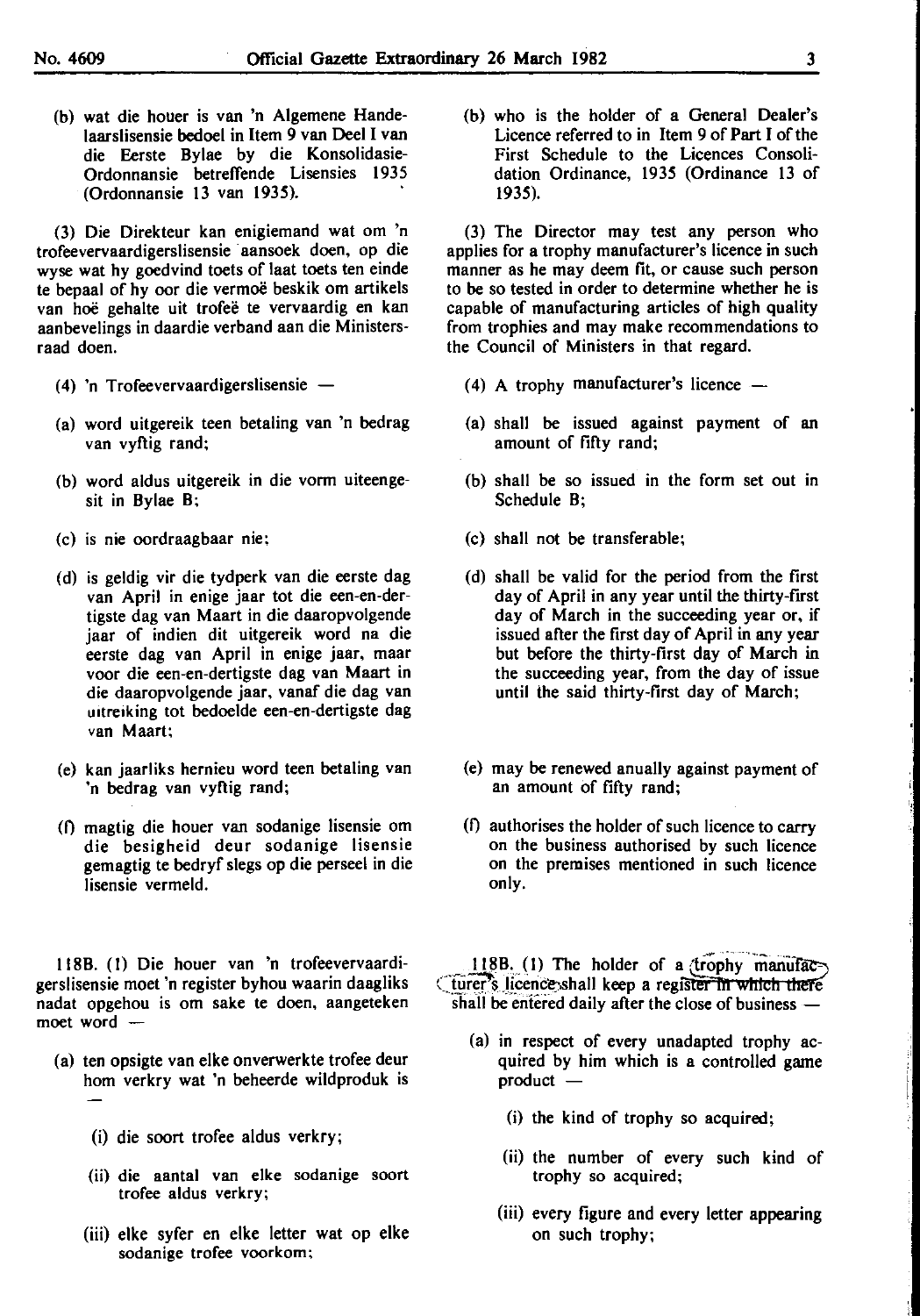- (iv) die naam en woonadres van die persoon van wie elke sodanige trofee verkry is;
- (v) die datum waarop elke sodanige trofee verkry is;
- (vi) die nommer van die permit waarkragtens die persoon van wie elke sodanige trofee ontvang is, sodanige trofee mag besit het;
- (b) ten opsigte van elke onverwerkte trofee deur hom verkry wat nie 'n beheerde. wildproduk is nie -
	- (i) die soort trofee aldus verkry;
	- (ii) die aantal van elke sodanige soort trofee aldus verkry; .
	- (iii) die naam en woonadres van die persoon van wie elke sodanige trofec verkry is:
	- (iv) die datum waarop elke sodanige trofee verkry is;
	- ( v) in die geval van enige sodanige trofee wat die rou vel van spesiaal beskermde of beskermde wild is, die nommer van die in artikel 50A van die Ordonnansie bedoelde permit waarkragtens hy sodanige trofee mag besit;
- (c) ten opsigte van elke in paragraaf (a) of (b) bedoelde trofee wat deur hom verwerk is  $-$ 
	- (i) die soort trofee aldus verwerk;
	- (ii) die aantal van elke sodanige soort trofee aldus verwerk;
	- (iii) elke soort artikel uit sodanige trofee vervaardig;
	- (iv) die aantal van elke sodanige soort artikel uit sodanige trofee vervaardig;
	- (v) die soort en aantal van elke in subparagraaf (iii) bedoelde artikel deur hom verkoop;
- (d) ten opsigte van elke in paragraaf (a) of (b) bedoelde trofee wat in onverwerkte vorm deur hom verkoop of op enige ander wyse van die hand gesit of vervreem is  $-$ 
	- (i) die soort trofee aldus verkoop, van die hand gesit of vervrecm;
- (iv) the name and residential address of the person from whom every such trophy was acquired;
- (v) the date on which such trophy was acquired;
- (vi) the number of the permit under which the person from whom every such trophy was acquired,, had been allowed to possess such trophy;
- (b) in respect of every unadapted trophy acquired by him which is not a controlled game product -
	- (i) the kind of trophy so acquired;
		- (ii) the number of every such kind of trophy so acquired;
		- (iii) the name and residential address of the person from whom every such trophy was acquired;
		- (iv) the date on which every such trophy was acquired;
		- (v) in the case of any such trophy which is the raw skin of specially protected or protected game, the number of the permit referred to in section 50A of the Ordinance authorising him to possess such trophy;
- (c) in respect of every trophy referred to in paragraph (a) or (b) which had been adapted by  $him -$ 
	- (i) the kind of trophy so adapted;
	- (ii) the number or every such kind of trophy so adapted;
	- (iii) every kind of article manufactured from such trophy;
	- (iv) the number of every such kind of article manufactured from such trophy;
	- (v) the kind and number of every article referred to in subparagraph (iii) sold by him;
- (d) in respect of every trophy referred to in paragraph (a) or (b) sold or otherwise disposed of or alienated by him in its unadapted form  $-$ 
	- (i) the kind of trophy so sold, disposed of or alienated;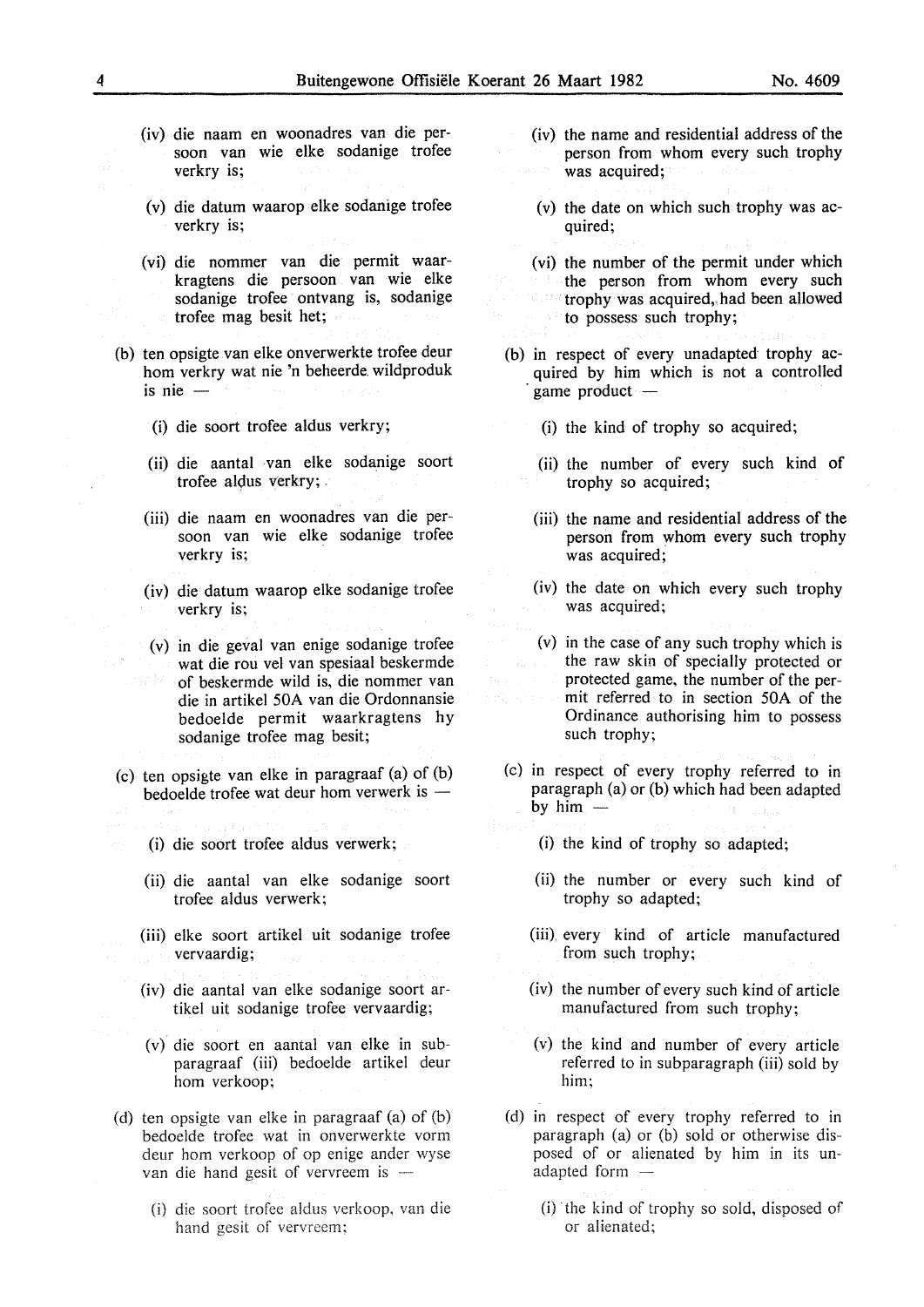- (ii) die aantal van elke sodanige soort trofee aldus verkoop, van die hand gesit of vervreem;
- (iii) elke syfer en elke letter wat op elke sodanige trofee wat 'n beheerde wildproduk is, voorkom;
- (iv) die naam en woonadres van die persoon aan wie sodanige trofee aldus verkoop, van die hand gesit of vervreem is;
- (v) indien sodanige trofee 'n beheerde wildproduk is, die nommer van die permit wat die persoon aan wie sodanige trofee aldus verkoop, van die hand gesit of vervreem is, magtig om sodanige trofee te besit;
- (vi) indien sodanige trofee verkoop is, die nommer van die faktuur wat op sodanige verkoping betrekking het of, indien dit nie verkoop is nie, die wyse waarop dit van die hand gesit of vervreem is.
- (2) (a) Die in subregulasie (1) bedoelde register moet in boekvorm gebind wees en die bladsye daarvan moet numeries genommer wees en dit moet aan die Direkteur voorgele word voordat daar met die byhou daarvan begin moet word.
- (b) Die Direkteur kan enige veranderinge wat hy nodig ag aan enige register ingevolge paragraaf (a) aan hom voorgelê, gelas.

(3) By die aantekening van die soort van enige trofee ingevolge hierdie regulasie, moet -

- (a) die liggaamsdeel in die omskrywing van "trofee" in artikel l van die Ordonnansie vermeld. wat die trofee uitmaak; en
- (b) die soort wild waarvan dit so 'n liggaamsdeel is,

opgeteken word.

l l8C. ( l) Aansoek om 'n trofeehandelaarslisensie word gedoen in die vorm uiteengesit in Bylae A.

(2) 'n Trofeehandelaarslisensie word uitgereik slegs aan iemand wat die houer is van 'n Algemene Handelaarslisensie bedoel in Item 9 van Dee! I van die Eerste Bylae by die Konsolidasie-Ordonnansie betreffende Lisensies 1935 (Ordonnansie 13 van 1935).

- (ii) the number of every such kind of trophy so sold, disposed of or alienated;
- (iii) every figure and every letter appearing on every such trophy which is a controlled game product;
- (iv) the name and residential address of the person to whom such trophy was so sold. disposed of or alienated;
- (v) if such trophy is a controlled game product, the number of the permit authorising the person to whom such trophy was so sold, disposed of or alienated, to possess such trophy;
- (vi) if such trophy was sold, the number of the invoice which refers to such sale or, if it was not sold, the manner in which it was disposed of or alienated.
- (2) (a) The register referred to in subregulation (1) shall be bound in book form and the pages thereof shall be numbered numerically and it shall be submitted to the Director before the keeping thereof is to be commenced.
- (b) The Director may order any changes which he deems necessary to any register submitted to him in terms of paragraph (a).

(3) When the kind of any trophy is entered in terms of this regulation

- (a) that part of the body mentioned in the definition of "trophy" in section 1 of the Ordinance which constitutes such trophy; and
- (b) the kind of game of which it is such a part of the body,

shall be recorded.

ll8C. ( J) Application for a trophy dealer's licence shall be made in the form set out in Schedule A.

(2) A trophy dealer's licence shall be issued only to a person who is the holder of a General Dealer's Licence referred to in Item 9 of Part I of the First Schedule to the Licences Consolidation Ordinance. 1935 (Ordinance 13 of 1935).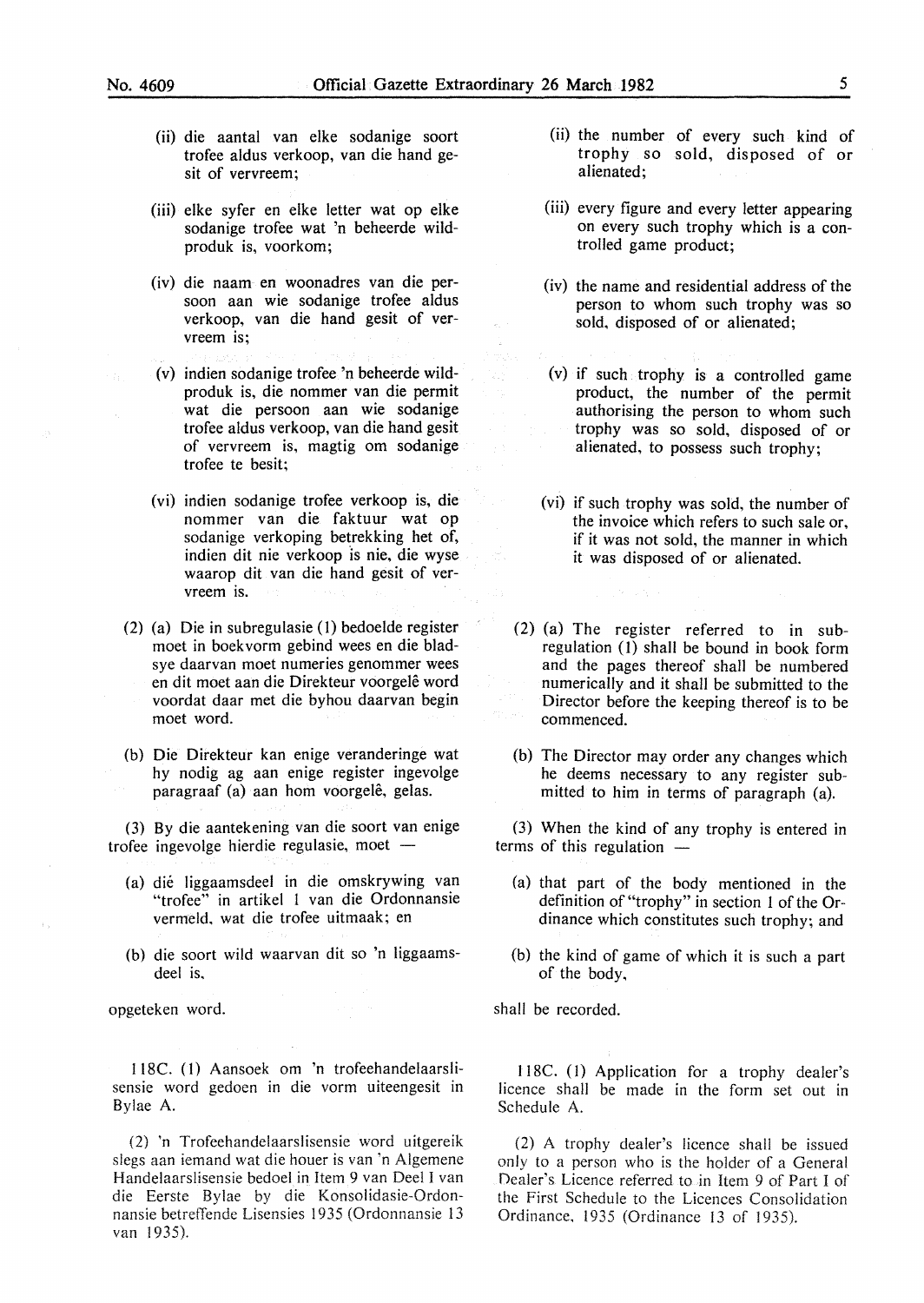- $(3)$  'n Trofeehandelaarslisensie -
- (a) word uitgereik teen betaling van 'n bedrag van tweehonderd rand;
- (b) word aldus uitgereik in die vorm uiteengesit in Bylae B;
- (c) is nie oordraagbaar nie;
- (d) is geldig vir die tydperk van die eerste dag van April in enige jaar tot die een-en-dertigste dag van Maart in die daaropvolgende jaar of indien dit uitgereik word na die eerste dag van April in enige jaar, maar voor die een-en-dertigste dag van Maart in die daaropvolgende jaar, vanaf die dag van uitreiking tot bedoelde een-en-dertigste dag van Maart;
- (e) kan jaarliks hernieu word teen betaling van 'n bedrag van tweehonderd rand;
- (f) magtig die houer van sodanige lisensie om die besigheid deur sodanige Iisensie gemagtig te bedryf slegs op die perseel in die Iisensie vermeld.

1180. (I) Die houer van 'n trofeehandelaarslisensie moet 'n register byhou waarin daagliks nadat opgehou is om sake te doen, aangeteken moet word -

- (a) ten opsigte van elke trofee deur hom verkry wat 'n beheerde wildproduk is en elke verwerkte trofee deur hom verkry wat uit 'n beheerde wildproduk vervaardig is  $-$ 
	- (i) die soort trofee of verwerkte trofee aldus verkry;
	- (ii) die aantal van elke sodanige soort trofee of verwerkte trofee aldus verkry;
	- (iii) elke syfer en elke letter wat op elke sodanige trofee of verwerkte trofee voorkom;
	- (iv) die naam en woonadres van die persoon van wie elke sodanige trofee of verwerkte trofee verkry is;
	- (v) die datum waarop elke sodanige trofee of verwerkte trofee verkry is;
	- (vi) in die geval van so 'n trofee, die nommer van die permit waarkragtens die persoon van wie sodanige trofee verkry is, sodanige trofee mag besit het;
- (3) A trophy dealer's licence
- (a) shall be issued against payment of an amount of two hundred rand;
- (b) shall be so issued in the form set out in Schedule B;
- (c) shall not be transferable;
- (d) shall be valid for the period from the first day of April in any year until the thirty-first day of March in the succeeding year or if issued after the first day of April in any year but before the thirty first day of March in the succeeding year, from the day of issue until the said thirty-first day of March;
- (e) may be renewed anually against payment of an amount of two hundred rand;
- (f) authorises the holder of such licence to carry on the business authorised by such licence on the premises mentioned in such licence only.

1180. (I) The holder of a trophy dealer's licence shall keep a register in which there shall be entered daily after the close of business -

- (a) in respect of every trophy acquired by him which is a controlled game product and every adapted trophy acquired by him which had been manufactured from a controlled game product  $-$ 
	- (i) the kind of trophy or adapted trophy so acquired;
	- (ii) lhe number of every such kind of trophy or adapted trophy so acquired;
	- (iii) every figure and every letter appearing on every such trophy or adapted trophy;
	- (iv) the name and residential address of the person from whom every such trophy or adapted trophy was acquired;
	- (v) the date on which such trophy or adapted trophy was acquired;
	- (vf) in the case of any such trophy, the number of the permit under which the person from whom such trophy was acquired had been allowed to possess such trophy;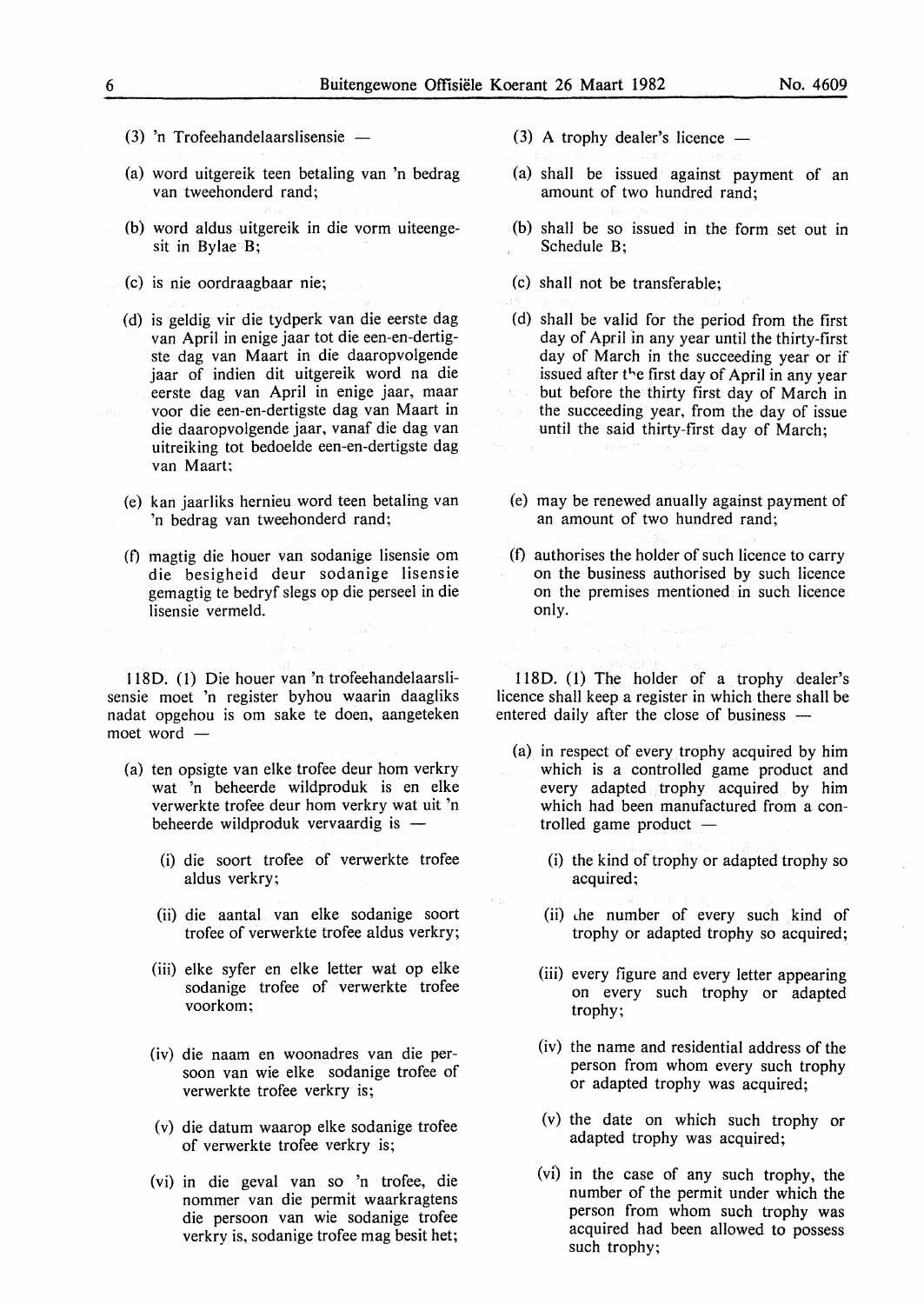- (b) ten opsigte van elke trofee en elke verwerkte trofee deur hom verkry wat nie 'n beheerde wildproduk is of daaruit vervaar $dig$  is nie  $-$ 
	- (i) die soort trofee of verwerkte trofee aldus verkry;
	- (ii) die aantal van elke sodanige soort trofee of verwerkte trofee aldus verkry;
	- (iii) die naam en woonadres van die persoon van wie elke sodanige trofee of verwerkte trofee verkry is;
	- (iv) die datum waarop elke sodanige trofee of verwerkte trofee verkry is;
	- (v) in die geval van enige sodanige trofee of verwerkte trofee wat die vel van spesiaal beskermde of beskermde wild is of daaruit vervaardig is, die nommer van die in artikel 50A van die Ordonnansie bedoelde permit waarkragtens hy sodanige trofee of verwerkte trofee mag besit;
- (c) ten opsigte van elke in paragraaf (a) of (b) bedoelde verwerkte trofee wat deur hom verkoop of op enige ander wyse van die hand gesit of vervreem is  $-$ 
	- (i) die soort verwerkte trofee aldus verkoop. van die hand gesit of vervreem;
	- (ii) die aantal van elke sodanige soort verwerkte trofee aldus verkoop, van die hand gesit of vervreem;
	- (iii) in die geval van elke sodanige verwerkte trofee wat uit 'n beheerde wildproduk vervaardig is  $-$ 
		- (aa) elke syfer en elke letter wat op sodanige verwerkte trofee voorkom;
		- (bb) die naam en woonadres van die persoon aan wie sodanige verwerkte trofee aldus verkoop, van die hand gesit of vervreem is;
- (d) ten opsigte van elke in paragraaf (a) of (b) bedoelde trofee wat in onverwerkte vorm deur hom verkoop of op enige ander wyse van die hand gesit of vervreem is  $-$
- (b) in respect of every trophy and every adapted trophy acquired by him which is not a controlled game product or had not been manufactured from a controlled game  $product$   $-$ 
	- (i) the kind of trophy or adapted trophy so acquired;
	- (ii) the number of any such kind of trophy or adapted trophy so acquired;
	- (iii) the name and residential address of the person from whom every such trophy or adapted trophy was acquired;
	- (iv) the date on which every such trophy or adapted trophy was acquired;
	- (v) in the case of any such trophy or adapted trophy which is the skin or is manufactured from the skin of specially protected or protected game, the number of the permit referred to in section 50A of the Ordinance authorising him to possess such trophy or adapted trophy;
- (c) in respect of every adapted trophy referred to in paragraph (a) or (b) sold or otherwise disposed of or alienated by him  $-$ 
	- (i) the kind of adapted trophy so sold, disposed of or alienated;
	- (ii) the number of every such kind of adapted trophy so sold, disposed of or alienated;
	- (iii) in the case of every such adapted trophy manufactured from a controlled game product  $-$ 
		- (aa) every figure and every letter appearing on such adapted trophy;
		- (bb) the name and residential address of the person to whom such adapted trophy had been so sold, disposed of or alienated;
- (d) in respect of every trophy referred to in paragraph (a) or (b) sold or otherwise disposed of or alienated by him in its unadapted form -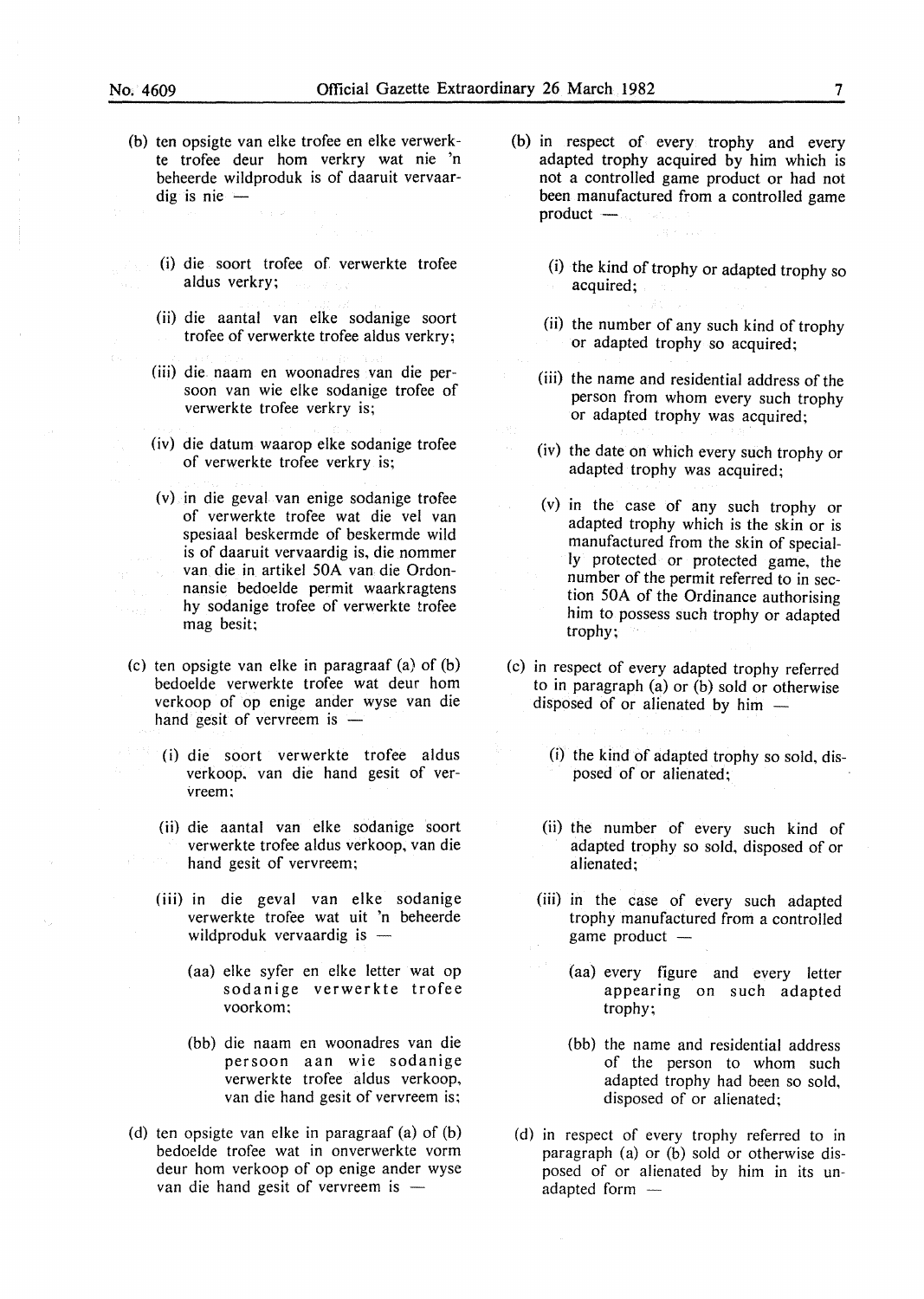- (i) die soort trofee aldus verkoop, van die hand gesit of vervreem;
- (ii) die aantal van elke sodanige soort trofee aldus verkoop, van die hand gesit of vervreem:
- (iii) elke syfer en elke letter wat op elke sodanige trofee wat 'n beheerde wildproduk is, voorkom:
- (iv) die naam en woonadres van die persoon aan wie sodanige trofee aldus verkoop, van die hand gesit of vervreem is;
- (v) indien sodanige trofee 'n beheerde wildproduk is, die nommer van die permit wat die persoon aan wie sodanige trofee aldus verkoop, van die hand gesit of vervreem is, magtig om sodanige trofee te besit;
- (vi) indien sodanige trofee verkoop is, die nommer van die faktuur wat op sodanige verkoping betrekking het of, indien dit nie verkoop is nie, die wyse waarop dit van die hand gesit of vervreem is:
- (2) (a) Die in subregulasie ( 1) bedoelde register moet in boekvorm gebind wees en die bladsye daarvan moet numeries genommer wees en dit moet aan die Direkteur voorgele word voordat daar met die byhou daarvan begin moet word.
- (b) Die Direkteur kan enige veranderinge wat hy nodig ag aan enige register ingevolge paragraaf (a) aan hom voorgelê, gelas.

(3) By die aantekening van die soort van enige trofee ingevolge hierdie regulasie, moet -

- (a) die liggaamsdeel in die omskrywing van "trofee" in artikel 1 van die Ordonnansie vermeld, wat die trofee uitmaak; en
- (b) die soort wild waarvan dit so 'n liggaamsdeel is.

opgeteken word.

- (i) the kind of trophy so sold, disposed of or alienated;
- (ii) the number of every such kind of trophy so sold, disposed of or alienated:
- (iii) every figure and every letter appearing on every such trophy which is a controlled game product;
- (iv) the name and residential address of the person to whom such trophy was so sold. disposed of or alienated;
- (v) if such trophy is a controlled game product, the number of the permit authorising the person to whom such trophy was so sold, disposed of or alienated. to possess such trophy:
- (vi) if such trophy was sold, the number of the invoice which refers to such sale, or. if it was not sold, the manner in which it was disposed of or alienated.
- (2) (a) The register referred to in subregulation (I) shall be bound in book form and the pages thereof shall be numbered numerically and it shall be submitted to the Director before the keeping thereof is to be commenced.
- (b) The Director may order any changes which he deems necessary to any register submitted to him in terms of paragraph (a).

(3) When the kind of any trophy is entered in terms of this regulation

- (a) that part of the body mentioned in the definition of "trophy" in section 1 of the Ordinance which constitutes such trophy; and
- (b) the kind of game of which it is such a part of the body,

shall be recorded.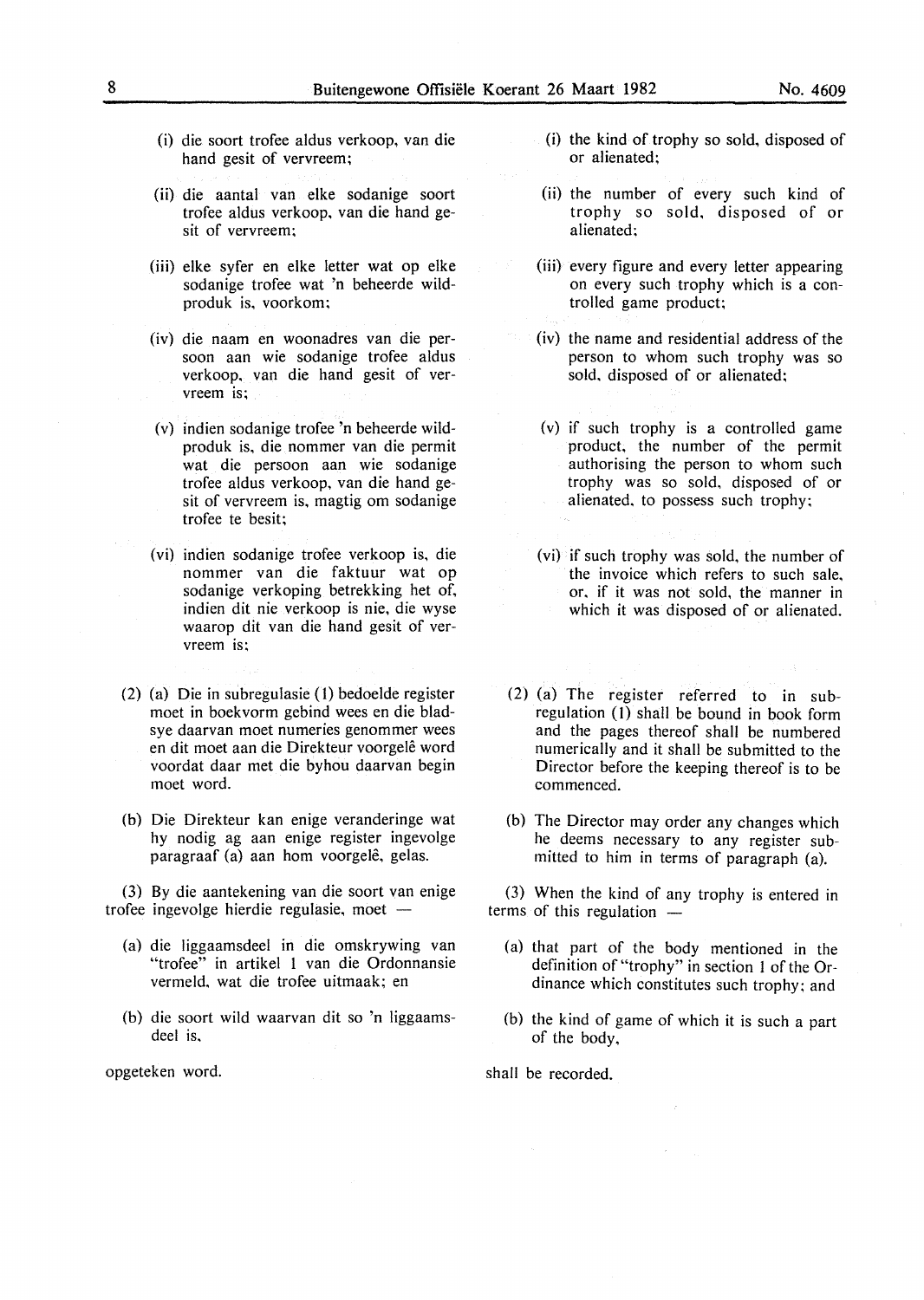118E. Die houer van elke trofeevervaardigerslisensie en elke trofeehandelaarslisensie moet aile trofee en aile verwerkte trofee in sy besit, behalwe enige sodanige trofee en verwerkte trofee wat vir verkoop uitgestal word in 'n toonvenster of in enige vertrek wat spesiaal vir die behartiging van verkope afgesonder is, volgens hulle soorte bymekaar pak op so 'n wyse dat dit maklik getel en geïnspekteer kan word.

ll8F. (I) Wanneer die houer van 'n trofeevervaardigerslisensie enige artikel uit 'n olifanttand of 'n gedeelte van 'n olifanttand vervaardig, moet hy -

- (a) op daardie artikel 'n etiket aanbring waarop vermeld word dat daardie artikel uit egte olifanttand vervaardig is; en
- (b) waar die vervaardiging van die betrokke artikel die uitsny of uitkerf van enigiets op bedoelde olifanttand of gedeelte van 'n olifanttand behels ook sy naam of 'n merk wat vir die doel deur die Direkteur goedgekeur is, daarop uitsny of uitkerf.

1180. Wanneer die houer van 'n trofeevervaardigerslisensie of 'n trofeehandelaarslisensie 'n olifanttand aan iemand verkoop, betsy sodanige olifanttand in enige opsig verwerk is of geheel en al onverwerk is, moet hy aan die persoon aan wie hy sodanige olifanttand verkoop 'n sertifikaat oorhandig waarin -

- (a) vermeld word of sodanige olifanttand ten tyde van sodanige verkoop onverwerk of in enige opsig verwerk is;
- (b) die massa van sodanige olifanttand vermeld word:
- (c) elke syfer en elke letter wat op sodanige olifanttand voorkom, vermeld word;
- (d) indien sodanige olifanttand in enige opsig verwerk is, 'n beskrywing van sodanige verwerking gegee word.

118 H. Die houer van 'n trofeevervaardigerslisensie of 'n trofeehandelaarslisensie wat 'n trofee wat 'n beheerde wildproduk of rou vel van spesiaal beskermde of beskermde wild is, verkoop of op enige ander wyse van die hand sit of vervreem, moet. ten tyde van die oorhandiging van sodanige trofee, die permit waarkragtens hy sodanige trofee mag besit. aan die persoon aan wie hy dit oorhandig. voorle en hom versoek om in ink of inkpot- .  $load -$ 

118E. The holder of every trophy manufacturer's licence and every trophy dealer's licence shall pack all trophies and all adapted trophies in his possession, except any such trophies and adapted trophies displayed for sale in any displaywindow or in any room specially set apart for the carrying out of sales, together according to their kinds in such a manner that it can be counted and inspected easily.

Il8F. Whenever the holder of any trophy manufacturer's licence manufactures any article from an elephant tusk or any part of an elephant tusk, he shall  $-$ 

- (a) attach to such article a label stating that that article was manufactured from genuine elephant tusk; and
- (b) where the manufacture of the article concerned comprises the cutting out or carving out of anything on the said elephant tusk or part of an elephant tusk, also cut out or carve out thereon his name or a mark approved for that purpose by the Director.

ا بي الموقع الميا

118G. Whenever the holder of a trophy manufacturer's licence or a trophy dealer's licence sells an elephant tusk to any person whether such elephant tusk is totally unadapted or has been adapted in any respect, he shall deliver to the person to whom he. sells such elephant tusk a cer $t$ ificate  $-$ 

- (a) stating whether such . elephant tusk at the time of such sale is unadapted or has been adapted in any respect;
- (b) stating the mass of such elephant tusk;
- (c) stating every figure and every letter appearing on such elephant tusk;
- (d) in which, if such elephant tusk has been adapted in any respect a description of such adaptation is given.

Il8H. The holder of any trophy manufacturer's licence or any trophy dealer's licence who sells or otherwise disposes of or alienates any trophy which is a controlled game product or the raw skin of any specially protected or protected game shall, at the time of delivery of such trophy submit the permit authorising him to possess such trophy to the person to whom he delivers it and request him to endorse on the back of such permit in ink or ink  $pencil -$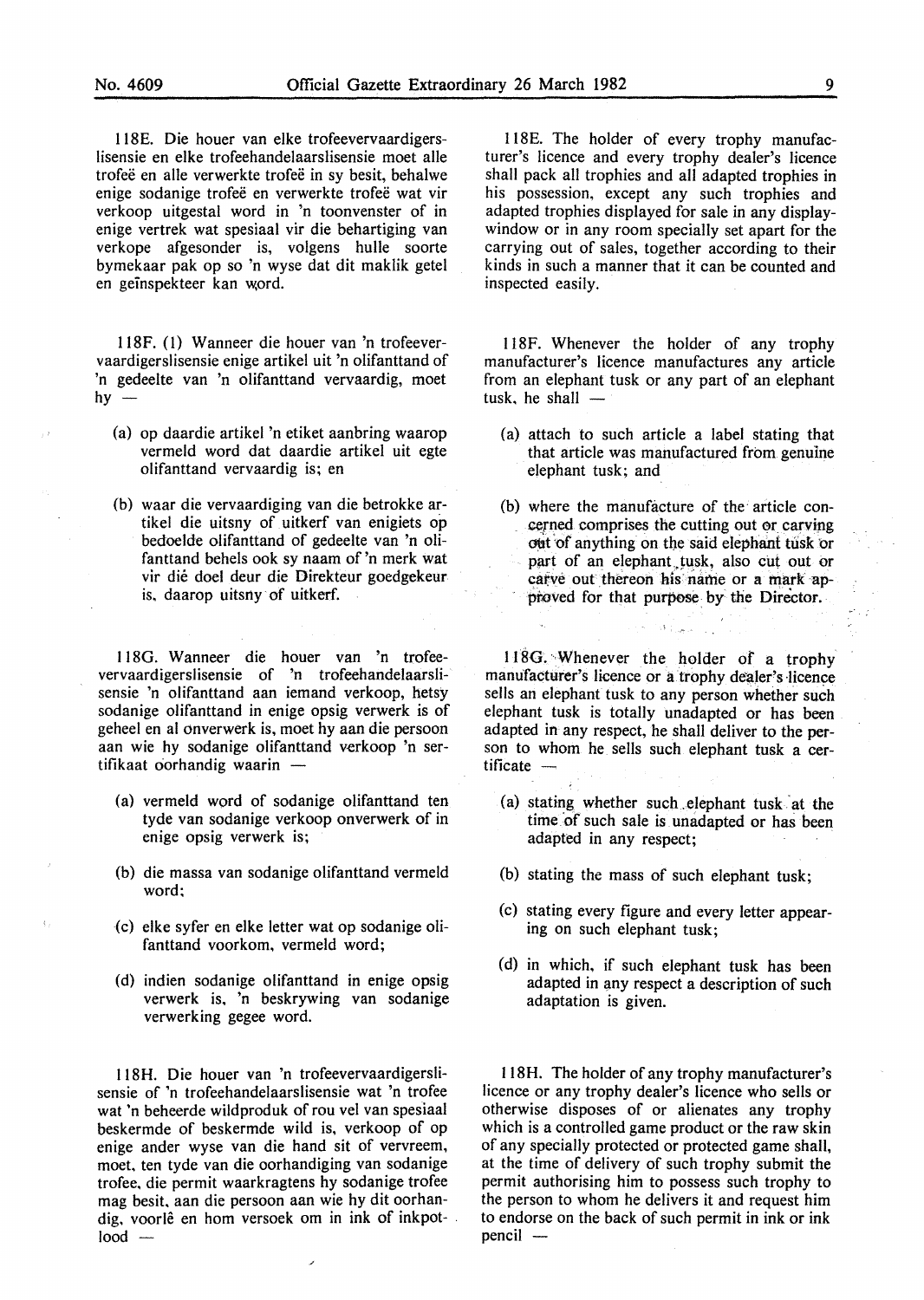- (a) die soort sodanige trofee aldus oorhandig;
- (b) die aantal van elke sodanige soort trofee aldus oorhandig;
- (c) sy volledige woonadres; en
- (d) die datum van sodanige oorhandiging,

agterop sodanige permit aan te bring en sy naam daarby te teken.

118I. Die houer van 'n trofeevervaardigerslisensie of 'n trofeehandelaarslisensie mag nie 'n trofee wat 'n beheerde wildproduk is aan 'n ander persoon oorhandig nie, tensy daardie ander persoon in besit is van 'n permit uitgereik kragtens artikel 2 van die Proklamasie op Beheerde Wildprodukte, 1980 (Proklamasie AG. 42 van 1980), wat daardie ander persoon magtig om sodanige trofee te besit en sodanige permit aan hom toon.

HOOFSTUK XIB

#### VOORWAARDES VIR UITVOER VAN **TROFEE**

118J. (1) Iemand wat trofee uit die gebied uitvoer, moet, indien sodanige trofee in 'n houer verpak word -

- (a) aile trofee van elke bepaalde soort bymekaar en afsonderlik van elke ander soort trofeë in sodanige houer verpak;
- (b) die nommer en datum van die toestemming bedoel in artikel 36(2) van die Ordonnansie wat hom magtig om sodanige trofeë aldus uit te voer, op 'n opsigtelike plek op sodanige houer aanbring;
- (c) benewens die ander dokumente en inligting wat in sodanige houer is of moet wees, in sodanige houer 'n dokument plaas waar- $\mathbf{in}$  -  $\cdots$ n si svojev – do ni fratomak
	- (i) die naam en adres van die persoon deur wie die trofeë versend word;
	- (ii) die naam en adres van die persoon aan wie die trofeë versend word;
	- (iii) die soorte trofee wat in die houer verpak is en die aantal van elke sodanige soort; en

of the parameter and construction  $\mathcal{L}_{\mathcal{L}}(\tau) \geq \mathcal{L}_{\mathcal{L}}(\tau) \geq \mathcal{L}_{\mathcal{L}}(\tau) \geq \frac{1}{2} \mathcal{L}(\tau) \geq \mathcal{L}(\tau) \geq 4.227 \mathcal{L}(\tau) \geq 1.$  (a) the kind of such trophy so delivered;

- (b) the number of every such kind of trophy so delivered;
- (c) his full residential address; and
- (d) the date of such delivery,

and to sign his name next to it.

1181. The holder of any trophy manufacturer's licence or any trophy dealer's licence shall not deliver any trophy which is a controlled game product to any other person unless such other person is in possession of a permit issued under section 2 of the Controlled Game Products Proclamation. 1980 (Proclamation AG. 42 of 1980), authorising such other person to possess such trophy and shows such permit to him.

#### CHAPTER XIB

#### CONDITIONS FOR EXPORT OF TROPHIES

I 18J. (1) Any person who exports trophies from the territory shall, if such trophies is being packed in a container  $-$ 

- (a) pack all trophies of every particular kind together and separately from every other kind of trophies in such container;
- (b) endorse the number and date of the permission referred to in section 36(2) of the Ordinance authorising him so to export such trophies in a conspicuous place on such container;
- (c) in addition to such other documents and information as is or has to be in such container, put in such container a document stating  $-$ 
	- (i) the name and address pf the person transmitting such trophies;
	- (ii) the name and address of the person to whom such trophies are being transmitted;
	- (iii) the kinds of trophies packed in the container and the number of every such kind; and where we have a serious map complete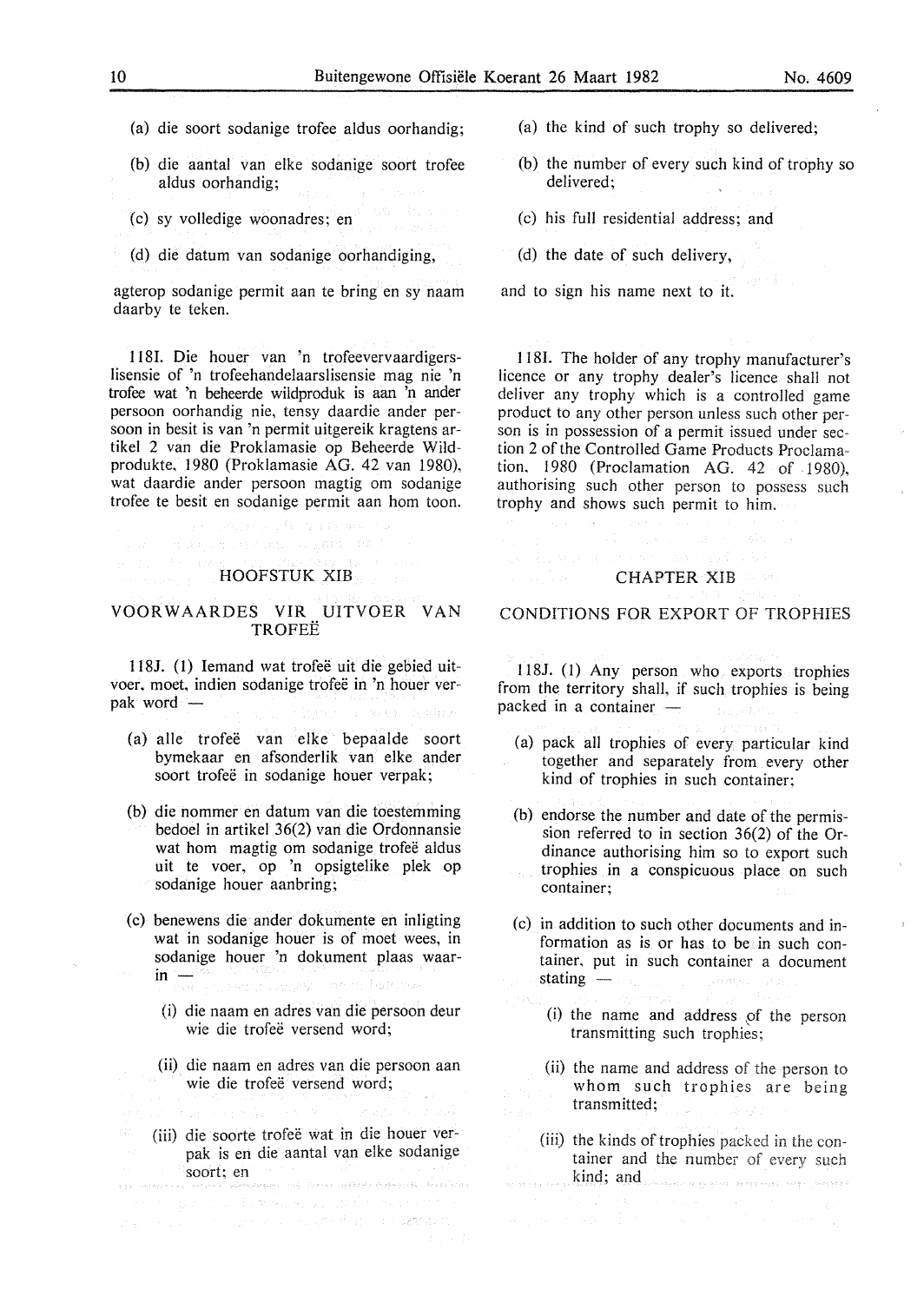(iv) die nommer en datum van die toestemming bedoel in artikel 36(2) van die Ordonnansie wat hom magtig om sodanige trofeë aldus uit te voer,

vermeld word en wat deur die persoon deur wie die trofee versend word, onderteken is.

(2) By die vermelding van die soort van enige trofeë ingevolge hierdie regulasie moet  $-$ 

- (a) die liggaamsdeel in die omskrywing van "trofee" in artikel 1 van die Ordonnansie vermeld wat die trofeë uitmaak: en
- (b) die soort wild waarvan dit so 'n liggaamsdeel is,

aldus vermeld word.

ll8K. (l) Die in artikel 36(2) van die Ordonnansie beoogde toestemming om trofee uit die gebied uit te voer, word uitgereik teen betaling van die toepaslike bedrag in Bylae C vermeld.

(2) Die bepalings van subregulasie (I) is nie van toepassing nie op trofeë -

(a) van probleemdiere;

 $\epsilon_j$ 

- (b) van wild wat kragtens 'n permit verleen ingevolge artikel 36 van die Ordonnansie ter wille van trofeë gejag is;
- (c) aan · wildkarkasse wat ooreenkomstig die bepalings van die Ordonnansie uit die gebied uitgevoer word.".

*Byvoeging van Bylaes A, B en C by regulasies afgekondig by Goewermentskennisgewing 240 van 1976* 

3. Die regulasies afgekondig by Goewermentskennisgewing 240 van 1970 word hierby gewysig deur die volgende Bylaes by te voeg:

(iv) the number and date of the permission referred to in section 36(2) of the Ordinance authorising him so to export such trophies

and signed by the person transmitting the trophies.

(2) When stating the kind of any trophy in terms of this regulation

- (a) that part of the body mentioned in the definition of "trophy" in section 1 of the Ordinance which constitutes such trophy; and
- (b) the kind of game of which it is such a trophy,

shall be so stated.

 $118K$ . (1) The permission to export trophies from the territory contemplated in section 36(2) of the Ordinance shall be issued against payment of the appropriate amount mentioned in Schedule C.

(2) The provisions of subregulation  $(1)$  shall not apply to any trophies  $-$ 

- (a) of problem animals;
- (b) of game hunted for the sake of trophies under a permit granted in terms of section 36 of the Ordinance;
- (c) on game carcasses exported from the territory in accordance with the provisions of the Ordinance.".

*Addition of Schedules A, B and C to regulations published under Government Notice 240 of 1976* 

3. The regulations published under Government Notice 240 of 1976 is hereby amended by the addition of the following Schedules: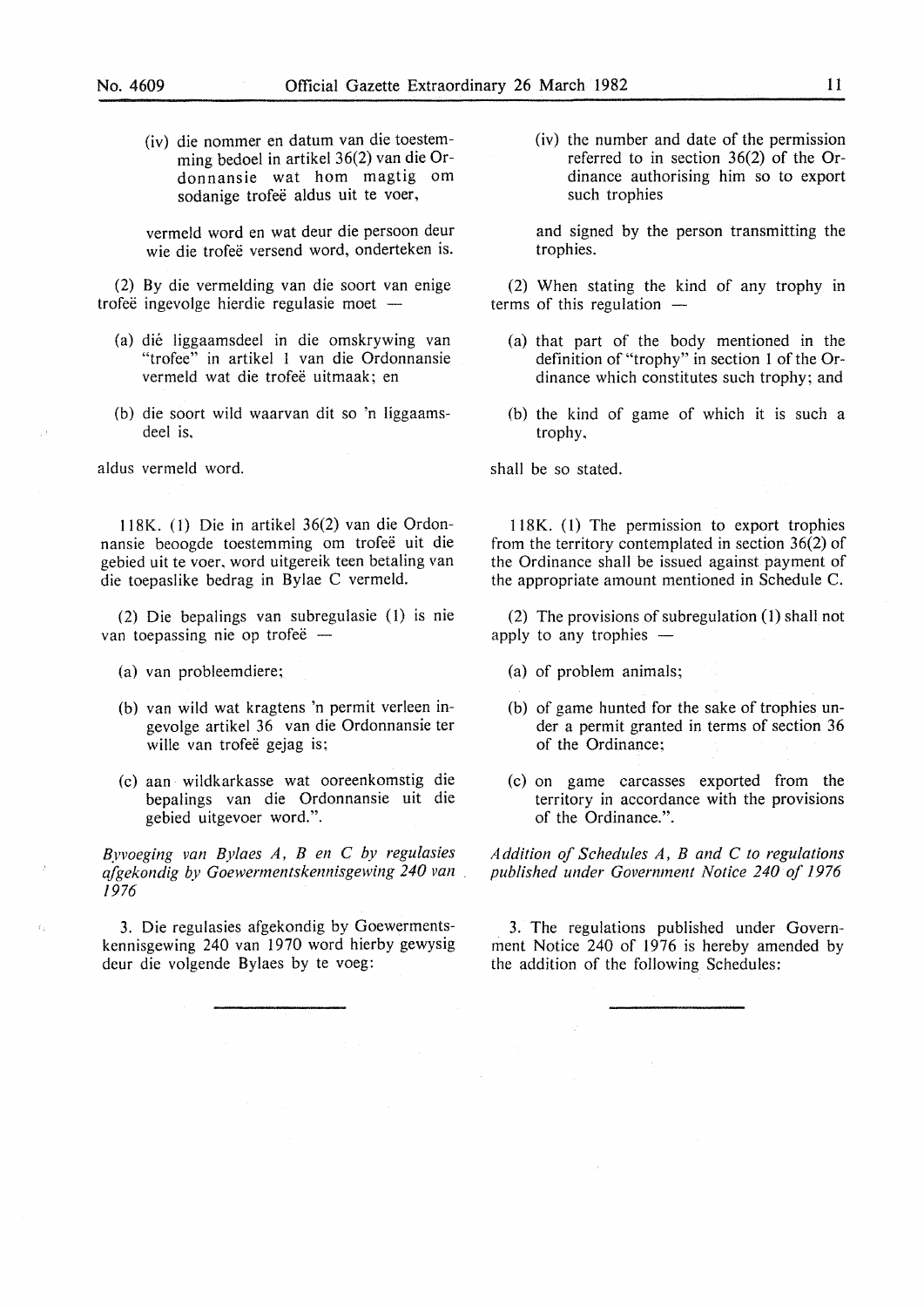#### "BYLAE A / SCHEDULE A

# DEPARTEMENT LANDBOU EN NATUUPBEWARING / DEPARTMENT<br>OF AGRICULTURE AND NATURE CONSERVATION

| Aansoek om 'n trofeevervaardigers-/trofeehandelaarslisensie/Application for a trophy manufacturer's/<br>trophy dealer's licence                                                                                                    |
|------------------------------------------------------------------------------------------------------------------------------------------------------------------------------------------------------------------------------------|
| Jaar of tydperk eindigende:<br>31 Maart / March 19<br>Year or period ending :                                                                                                                                                      |
|                                                                                                                                                                                                                                    |
|                                                                                                                                                                                                                                    |
|                                                                                                                                                                                                                                    |
| Premises where trophies will be manufactured/sold:                                                                                                                                                                                 |
| Number of general dealer's licence:                                                                                                                                                                                                |
|                                                                                                                                                                                                                                    |
|                                                                                                                                                                                                                                    |
| 1. 'n Gewaarmerkte afskrif of fotostaat van die algemene handelaarslisensie sowel as 'n sertifi-<br>NВ<br>kaat van die Munisipaliteit dat trofeë op die betrokke perseel geberg en verwerk mag word,<br>moet die aansoek vergesel. |
| $\ldots/\ldots$                                                                                                                                                                                                                    |

Buitengewone Offisiële Koerant 26 Maart 1982

 $\overline{5}$ 

No. 4609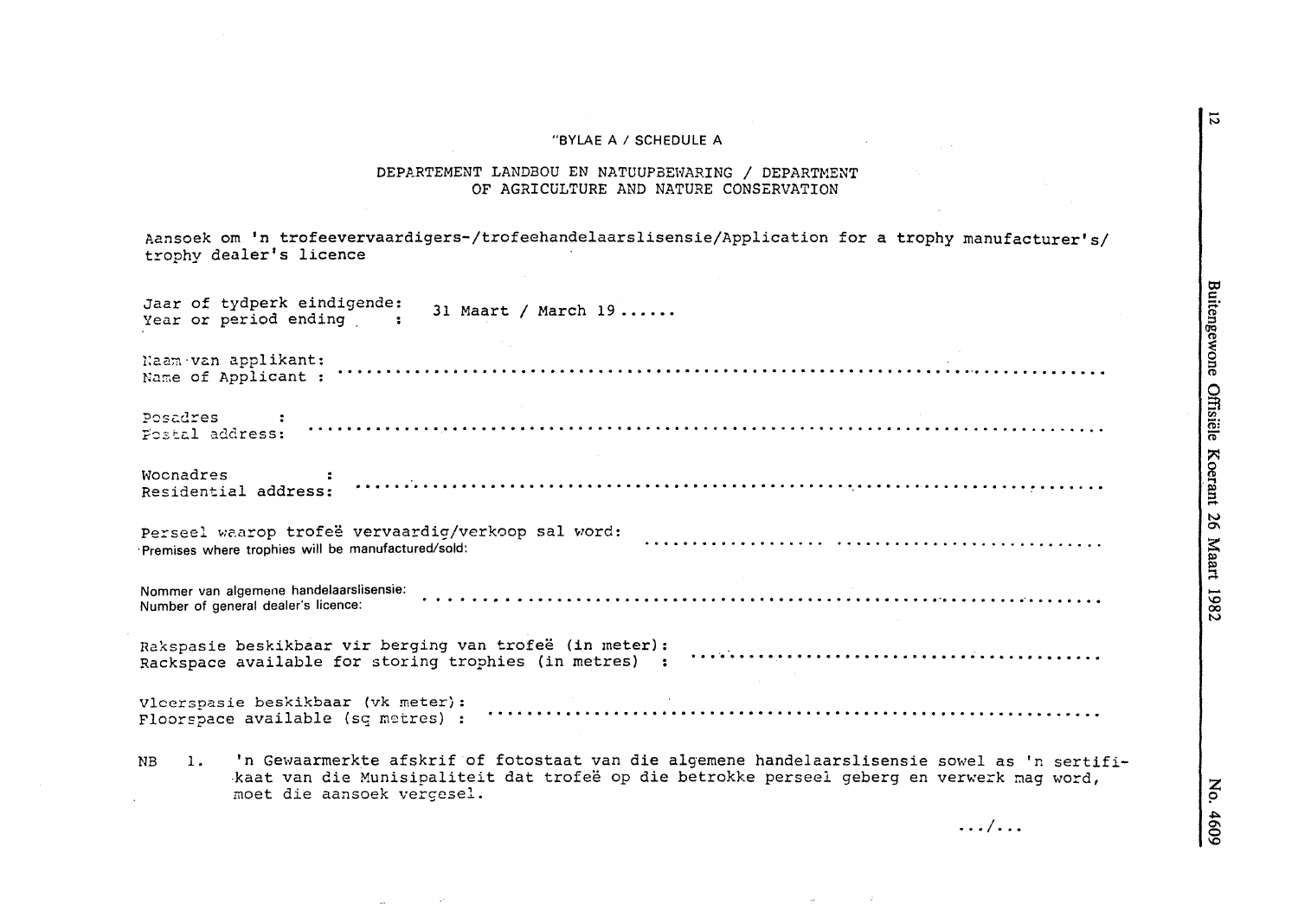#### BYLAE B / SCHEDULE B

#### DEPARTEMENT LANDBOU EN NATUURBEWARING / DEPARTMENT OF AGRICULTURE AND NATURE CONSERVATION

## Trofeevervaardigers-/Trofeehandelaarslisensie / Trophy manufacturer's/Trophy dealer's licence

 $\hat{\phantom{a}}$ 

| Uitgereik aan:<br>Issued to                                                                                              |   |
|--------------------------------------------------------------------------------------------------------------------------|---|
| Posadres:<br>Postal address:                                                                                             |   |
| Woonadres:<br>Residential address:                                                                                       |   |
| Plek waar besigheid bedryf word (bv. Erf of Plot nr.):<br>Place where business will be carried on (eg. Lot or Plot no.): |   |
| Desonderhede van lisensie:<br>Partigulars of Licence:                                                                    |   |
| Bedrag betaal (in woorde):<br>Amount paid (in words) :                                                                   |   |
|                                                                                                                          | R |
|                                                                                                                          |   |

LISENSIEBEAMPTE / LICENSING OFFICER

|ವ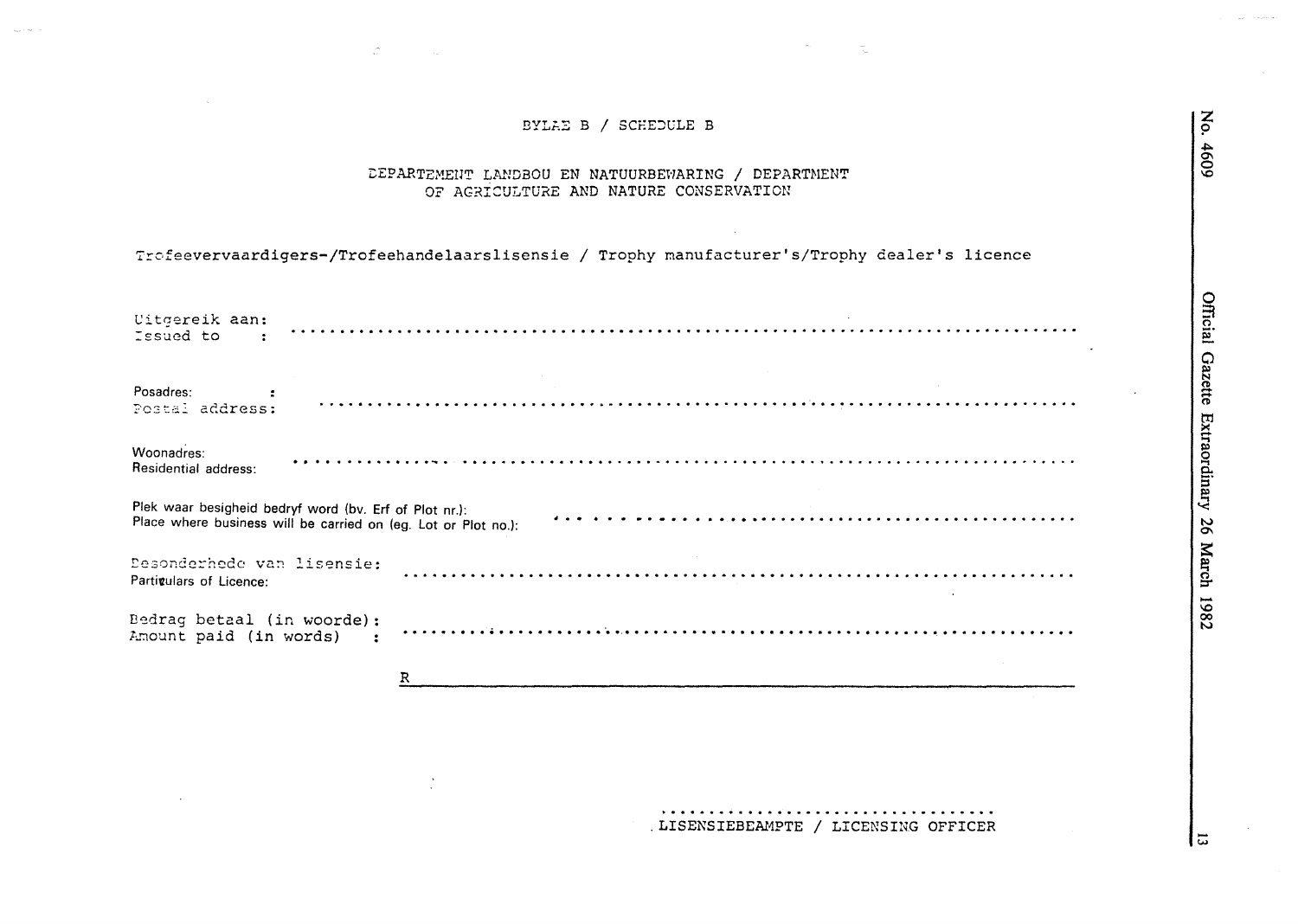$\overline{z}$ 

- A certified copy or photostate of the general dealer's licence as well as a certificate of  $\mathbf{1}$ the Municipality that trophies may be stored and manufacuted on the premises concerned must accompany the application.
- 'n Sertifikaat waarin die applikant aandui hoe lank hy reeds artikels uit trofeë vervaardig,  $2.$ watter soorte artikels hy vervaardig of vervaardig het en watter hy beoog om uit trofeë te vervaardig, moet ook by die aansoek aangeheg word.
- A certificate stating the applicant's previous experience in the manufacture of articles from  $2.$ trophies, the kinds of articles manufactured or being manufactured, and the kinds of articles to be manufactured shall also accompany the application.

and the State County of the County of State

HANDTEKENING VAN APPLIKANT SIGNATURE OF APPLICANT

DATUM / DATE

 $\mathbf{Z}$ 

No. 4609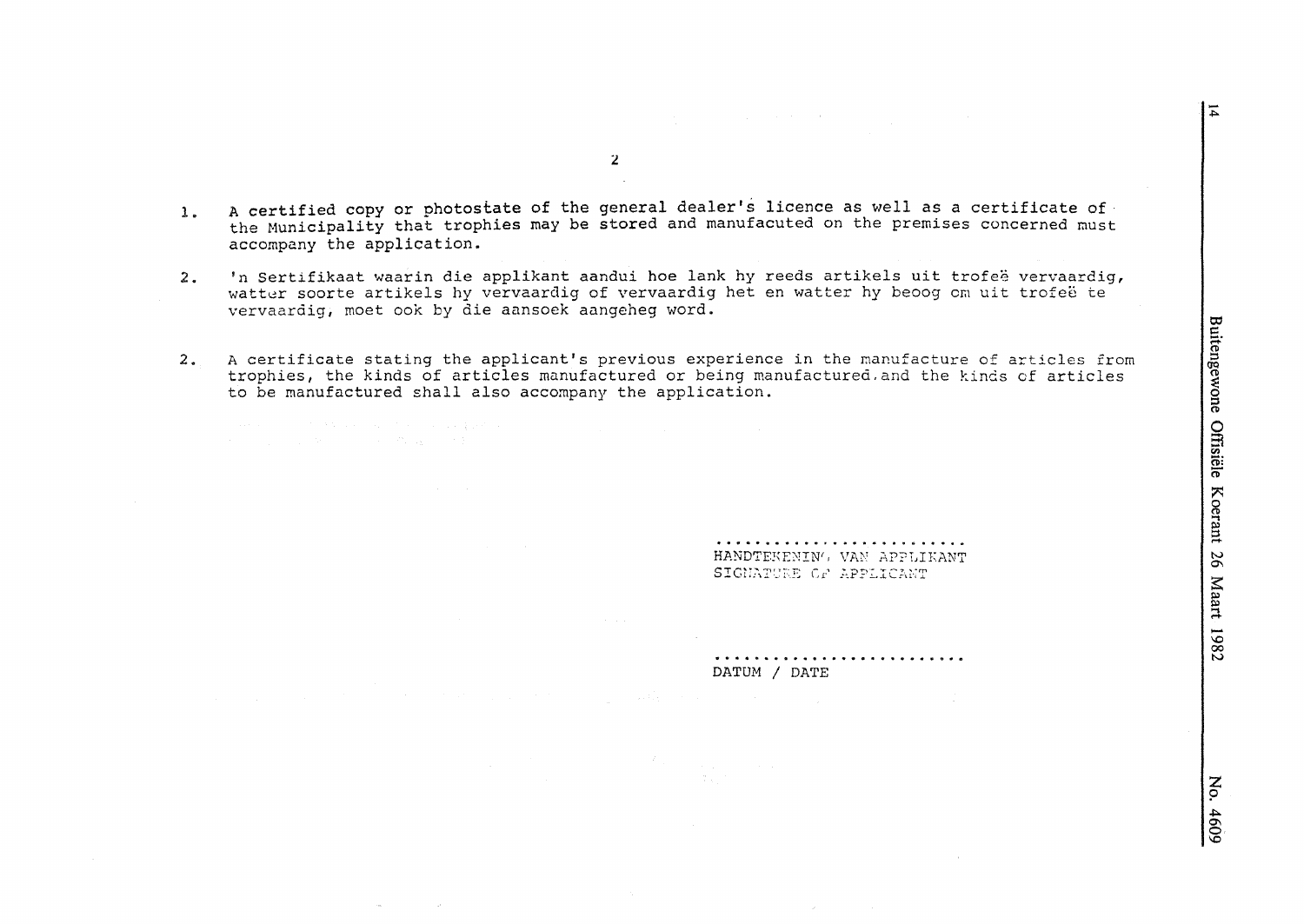$\vec{P}$ 

 $\epsilon$ 

 $\bar{\phantom{a}}$ 

 $\gamma$ 

 $\frac{1}{2}$ 

 $\ddot{\phantom{0}}$ 

## $15$

#### BYLAE C

## UITVOERHEFFING OP GNVERWERKTE TROFEË VAN WILD OF WILDE DIERE

| DIERSOORT                                                                     | <b>SLEGS</b><br>SKEDEL | SLEGS .<br>HORINGS.                       | <b>SKEDEL</b><br>MET<br>HORINGS           | TANDE                                                   | VEL                                                    | NAEL,<br>HOEF,<br>POOT.<br>OF DOP        |
|-------------------------------------------------------------------------------|------------------------|-------------------------------------------|-------------------------------------------|---------------------------------------------------------|--------------------------------------------------------|------------------------------------------|
| Enige spleet-<br>hoewige dier<br>so groot soos<br>of groter as<br>'n hartbees |                        | 1.25,00                                   | R25,00                                    |                                                         | R0,40                                                  |                                          |
| Enige<br>spleethoewige<br>dier kleiner<br>as 'n'                              |                        |                                           |                                           | slegs<br>vlakvarke                                      | R0,30                                                  | R1,00/kg<br>of ge-<br>deelte             |
| hartbees                                                                      |                        | R12,50                                    | R12,50                                    | R0,20                                                   |                                                        | van 'n kg                                |
| Olimt,<br>renoster<br>of see-<br>koei                                         |                        | R1,00/kg<br>of ge-<br>deelte<br>van 'n kg | R1,00/kg<br>of ge-<br>deelte<br>van 'n kg | slegs<br>olifante<br>en see-<br>koeie<br>R1,00<br>R1,00 | R0,02/kg                                               | R1,00/k<br>of ge-<br>deelte<br>van 'n kg |
| Sebra                                                                         |                        |                                           |                                           |                                                         | R5,00                                                  | 10 <sub>c</sub>                          |
| 计内容<br>Slang                                                                  |                        |                                           |                                           |                                                         | R1,00                                                  | Turistich                                |
| $Kro-$<br>kodil                                                               | R0,50                  |                                           |                                           |                                                         | $\sqrt{R3}$ ,00                                        |                                          |
| $Vol-$<br>struis                                                              | Personal and           |                                           |                                           |                                                         | R3,50                                                  | 20c                                      |
| Leeu                                                                          | R1,00                  |                                           |                                           |                                                         | $\mathcal{V} = \{v_1, v_2, \ldots, v_n\}$<br>$-R10,00$ |                                          |
| Luiperd<br>of jag-<br>luiperd                                                 | R1,00                  |                                           |                                           | $\mathcal{P}_{\text{c}}\subset\mathcal{P}$              | R7,50                                                  |                                          |
| Enige<br>ander roof-<br>dier                                                  | RO, 50                 |                                           |                                           |                                                         | $R2,00$                                                |                                          |
| Enige<br>ander wilde<br>dier, uit-<br>e sono<br>gesonderd                     | control of the         |                                           |                                           |                                                         | R1,00                                                  | R1,00                                    |

 $\bar{\tau}$